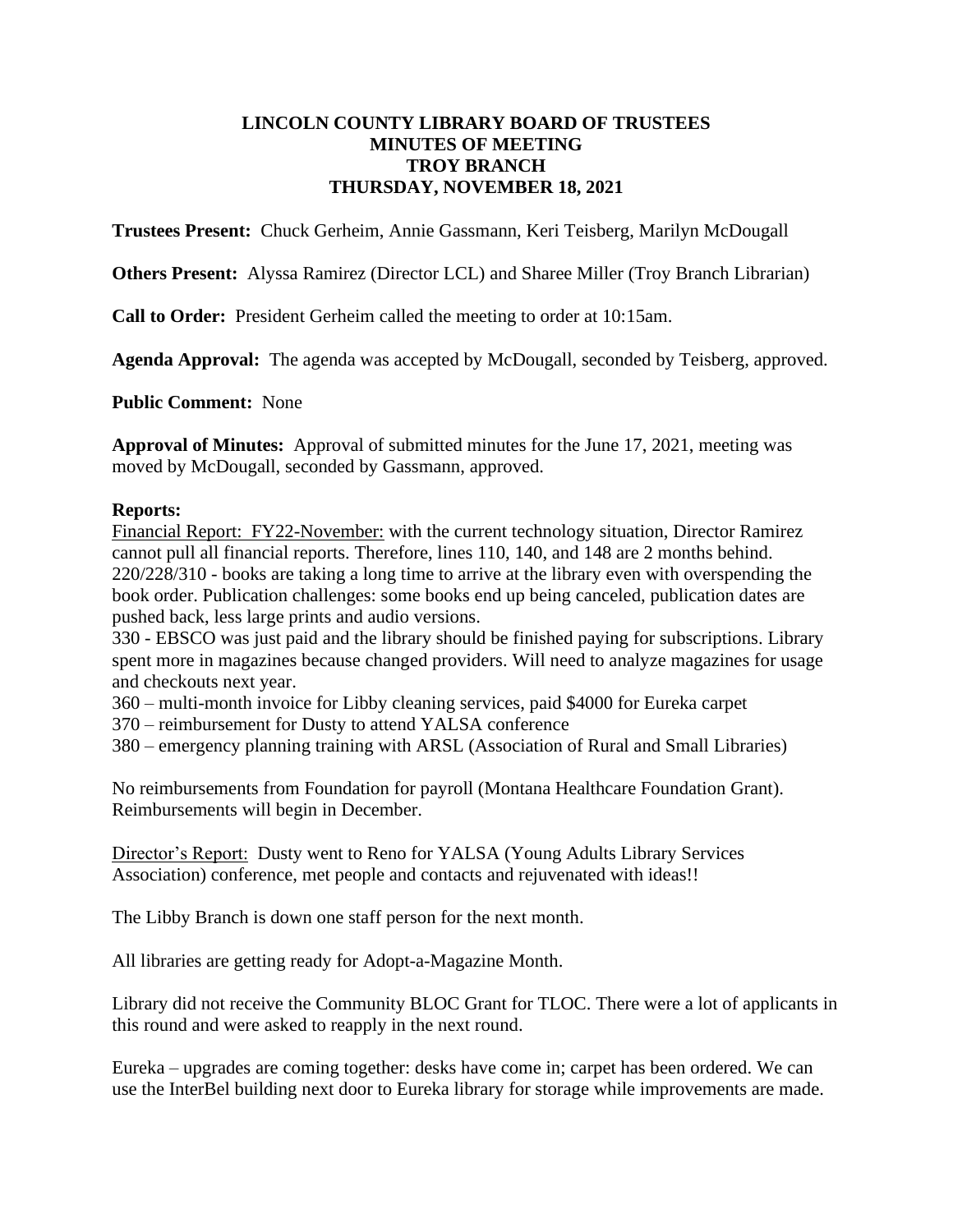Site visit from Montana State Library to look at structure and technology and create a network map for the three library branches. Using ARPA monies, the Montana State Library will fund upgrades to the library network. MSL expects to schedule these upgrades in spring or early summer.

**Policy Review:** Library Service in Lieu of Fines – will be updated in January 2022

#### **Old Business:**

Strategic Goals Update:

- Set up Capital Improvement Fund in January...action item!
- Review Strategic Direction on a bimonthly basis.
- Director Ramirez will pursue Disney Training and possibility of sharing cost and services with other Libraries
- More concerns around social media-how to respect personal views and pages but also linked to professional library page?
- Alyssa will set up meeting with Solomon for Chuck Gerheim and Annie Gassmann to meet with Solomon about library security.
- Assess exterior of Troy building- how to get Troy outside building inspected? Alyssa will look into having a building inspector look at the building.

### **New Business:**

Tamarack Federation Recap – Barb attended, but not present to share. There will be a spring meeting May 13-15, 2022, in Missoula. A trustee will need to attend.

## **Closed Session:**

**Next Meeting:** Currently scheduled for Thursday, January 20, 2022, on Zoom at 10am or attend at Libby Library.

**Meeting Adjourned:** McDougall moved to adjourn the meeting at 11:42am, seconded by Teisberg, approved.